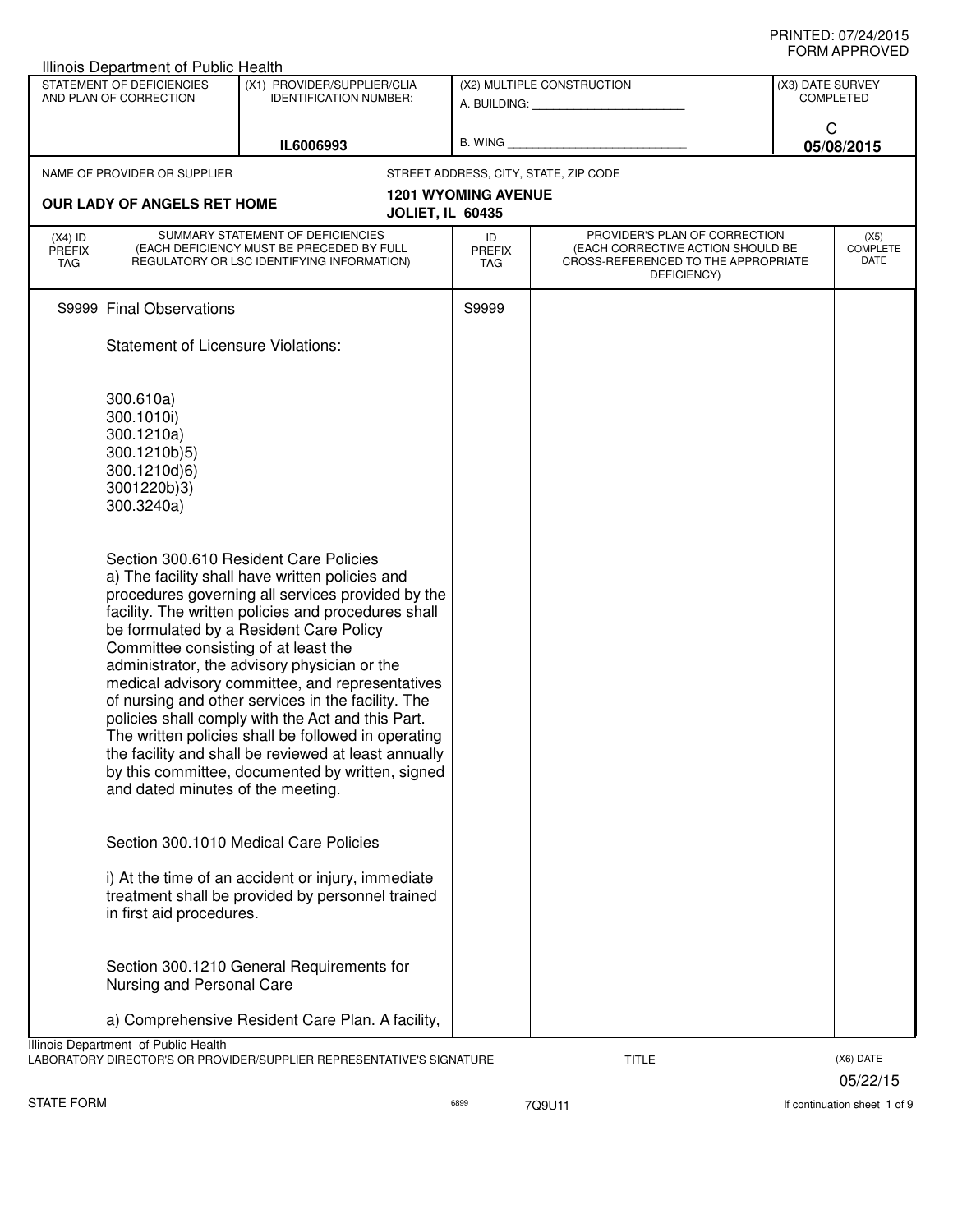|                                   | <b>Illinois Department of Public Health</b>                      |                                                                                                                                                                                                                                                                                                                                                                                                                                                                                                                                                                                                                                                                                                                                                                                                                                                                                                                                                                                                                                                                                                                                                                                                                                                                                                                                                                                                                                                                                                                                                     |                            |                                                                                                                          |                  |                                 |
|-----------------------------------|------------------------------------------------------------------|-----------------------------------------------------------------------------------------------------------------------------------------------------------------------------------------------------------------------------------------------------------------------------------------------------------------------------------------------------------------------------------------------------------------------------------------------------------------------------------------------------------------------------------------------------------------------------------------------------------------------------------------------------------------------------------------------------------------------------------------------------------------------------------------------------------------------------------------------------------------------------------------------------------------------------------------------------------------------------------------------------------------------------------------------------------------------------------------------------------------------------------------------------------------------------------------------------------------------------------------------------------------------------------------------------------------------------------------------------------------------------------------------------------------------------------------------------------------------------------------------------------------------------------------------------|----------------------------|--------------------------------------------------------------------------------------------------------------------------|------------------|---------------------------------|
|                                   | STATEMENT OF DEFICIENCIES<br>AND PLAN OF CORRECTION              | (X1) PROVIDER/SUPPLIER/CLIA<br><b>IDENTIFICATION NUMBER:</b>                                                                                                                                                                                                                                                                                                                                                                                                                                                                                                                                                                                                                                                                                                                                                                                                                                                                                                                                                                                                                                                                                                                                                                                                                                                                                                                                                                                                                                                                                        |                            | (X2) MULTIPLE CONSTRUCTION<br>A. BUILDING: A. BUILDING:                                                                  | (X3) DATE SURVEY | <b>COMPLETED</b>                |
|                                   |                                                                  |                                                                                                                                                                                                                                                                                                                                                                                                                                                                                                                                                                                                                                                                                                                                                                                                                                                                                                                                                                                                                                                                                                                                                                                                                                                                                                                                                                                                                                                                                                                                                     |                            |                                                                                                                          | C                |                                 |
|                                   |                                                                  | IL6006993                                                                                                                                                                                                                                                                                                                                                                                                                                                                                                                                                                                                                                                                                                                                                                                                                                                                                                                                                                                                                                                                                                                                                                                                                                                                                                                                                                                                                                                                                                                                           | B. WING                    |                                                                                                                          |                  | 05/08/2015                      |
|                                   | NAME OF PROVIDER OR SUPPLIER                                     |                                                                                                                                                                                                                                                                                                                                                                                                                                                                                                                                                                                                                                                                                                                                                                                                                                                                                                                                                                                                                                                                                                                                                                                                                                                                                                                                                                                                                                                                                                                                                     |                            | STREET ADDRESS, CITY, STATE, ZIP CODE                                                                                    |                  |                                 |
|                                   | <b>OUR LADY OF ANGELS RET HOME</b>                               |                                                                                                                                                                                                                                                                                                                                                                                                                                                                                                                                                                                                                                                                                                                                                                                                                                                                                                                                                                                                                                                                                                                                                                                                                                                                                                                                                                                                                                                                                                                                                     | <b>1201 WYOMING AVENUE</b> |                                                                                                                          |                  |                                 |
|                                   |                                                                  |                                                                                                                                                                                                                                                                                                                                                                                                                                                                                                                                                                                                                                                                                                                                                                                                                                                                                                                                                                                                                                                                                                                                                                                                                                                                                                                                                                                                                                                                                                                                                     | <b>JOLIET, IL 60435</b>    |                                                                                                                          |                  |                                 |
| $(X4)$ ID<br><b>PREFIX</b><br>TAG |                                                                  | SUMMARY STATEMENT OF DEFICIENCIES<br>(EACH DEFICIENCY MUST BE PRECEDED BY FULL<br>REGULATORY OR LSC IDENTIFYING INFORMATION)                                                                                                                                                                                                                                                                                                                                                                                                                                                                                                                                                                                                                                                                                                                                                                                                                                                                                                                                                                                                                                                                                                                                                                                                                                                                                                                                                                                                                        | ID<br><b>PREFIX</b><br>TAG | PROVIDER'S PLAN OF CORRECTION<br>(EACH CORRECTIVE ACTION SHOULD BE<br>CROSS-REFERENCED TO THE APPROPRIATE<br>DEFICIENCY) |                  | (X5)<br><b>COMPLETE</b><br>DATE |
| S9999                             | Continued From page 1                                            |                                                                                                                                                                                                                                                                                                                                                                                                                                                                                                                                                                                                                                                                                                                                                                                                                                                                                                                                                                                                                                                                                                                                                                                                                                                                                                                                                                                                                                                                                                                                                     | S9999                      |                                                                                                                          |                  |                                 |
|                                   | care needs of the resident.<br>practicable level of functioning. | with the participation of the resident and the<br>resident's guardian or representative, as<br>applicable, must develop and implement a<br>comprehensive care plan for each resident that<br>includes measurable objectives and timetables to<br>meet the resident's medical, nursing, and mental<br>and psychosocial needs that are identified in the<br>resident's comprehensive assessment, which<br>allow the resident to attain or maintain the highest<br>practicable level of independent functioning, and<br>provide for discharge planning to the least<br>restrictive setting based on the resident's care<br>needs. The assessment shall be developed with<br>the active participation of the resident and the<br>resident's guardian or representative, as<br>applicable. (Section 3-202.2a of the Act)<br>b) The facility shall provide the necessary care<br>and services to attain or maintain the highest<br>practicable physical, mental, and psychological<br>well-being of the resident, in accordance with<br>each resident's comprehensive resident care<br>plan. Adequate and properly supervised nursing<br>care and personal care shall be provided to each<br>resident to meet the total nursing and personal<br>5) All nursing personnel shall assist and<br>encourage residents with ambulation and safe<br>transfer activities as often as necessary in an<br>effort to help them retain or maintain their highest<br>d) Pursuant to subsection (a), general nursing<br>care shall include, at a minimum, the following |                            |                                                                                                                          |                  |                                 |
|                                   | and shall be practiced on a 24-hour,<br>seven-day-a-week basis:  | 6) All necessary precautions shall be taken to                                                                                                                                                                                                                                                                                                                                                                                                                                                                                                                                                                                                                                                                                                                                                                                                                                                                                                                                                                                                                                                                                                                                                                                                                                                                                                                                                                                                                                                                                                      |                            |                                                                                                                          |                  |                                 |
|                                   |                                                                  | assure that the residents' environment remains                                                                                                                                                                                                                                                                                                                                                                                                                                                                                                                                                                                                                                                                                                                                                                                                                                                                                                                                                                                                                                                                                                                                                                                                                                                                                                                                                                                                                                                                                                      |                            |                                                                                                                          |                  |                                 |
| <b>STATE FORM</b>                 | Illinois Department of Public Health                             |                                                                                                                                                                                                                                                                                                                                                                                                                                                                                                                                                                                                                                                                                                                                                                                                                                                                                                                                                                                                                                                                                                                                                                                                                                                                                                                                                                                                                                                                                                                                                     | 6899                       | 7Q9U11                                                                                                                   |                  | If continuation sheet 2 of 9    |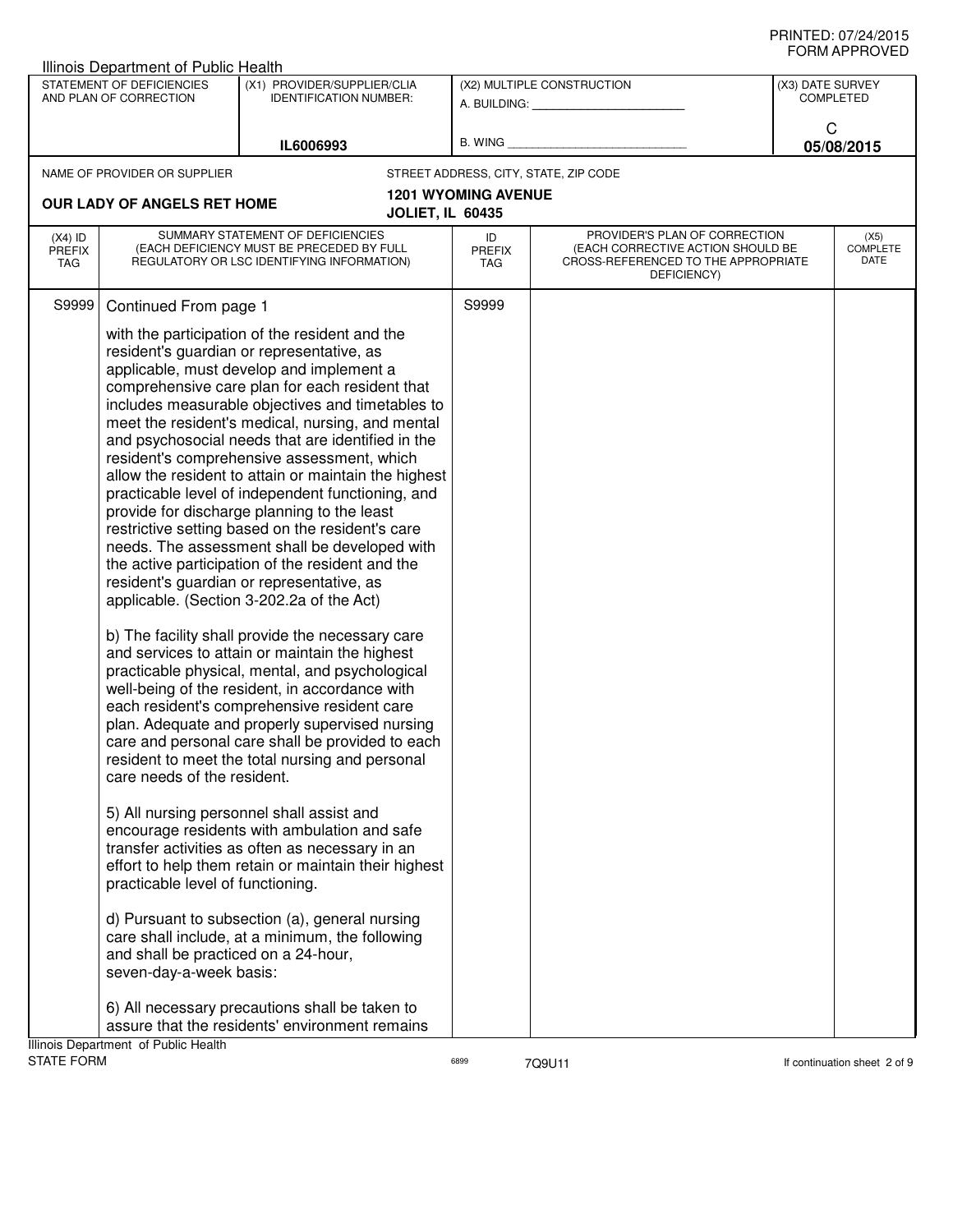|                            | Illinois Department of Public Health                |                                                                                                                                                                                                                                                                                                                                                                                                                                                                                                                                                                                                                                                                          |                                       |                                                                                                                          |                  |                                 |
|----------------------------|-----------------------------------------------------|--------------------------------------------------------------------------------------------------------------------------------------------------------------------------------------------------------------------------------------------------------------------------------------------------------------------------------------------------------------------------------------------------------------------------------------------------------------------------------------------------------------------------------------------------------------------------------------------------------------------------------------------------------------------------|---------------------------------------|--------------------------------------------------------------------------------------------------------------------------|------------------|---------------------------------|
|                            | STATEMENT OF DEFICIENCIES<br>AND PLAN OF CORRECTION | (X1) PROVIDER/SUPPLIER/CLIA<br><b>IDENTIFICATION NUMBER:</b>                                                                                                                                                                                                                                                                                                                                                                                                                                                                                                                                                                                                             |                                       | (X2) MULTIPLE CONSTRUCTION<br>A. BUILDING: A. BUILDING:                                                                  | (X3) DATE SURVEY | <b>COMPLETED</b>                |
|                            |                                                     | IL6006993                                                                                                                                                                                                                                                                                                                                                                                                                                                                                                                                                                                                                                                                | B. WING                               |                                                                                                                          | C                | 05/08/2015                      |
|                            | NAME OF PROVIDER OR SUPPLIER                        |                                                                                                                                                                                                                                                                                                                                                                                                                                                                                                                                                                                                                                                                          | STREET ADDRESS, CITY, STATE, ZIP CODE |                                                                                                                          |                  |                                 |
|                            | OUR LADY OF ANGELS RET HOME                         |                                                                                                                                                                                                                                                                                                                                                                                                                                                                                                                                                                                                                                                                          | <b>1201 WYOMING AVENUE</b>            |                                                                                                                          |                  |                                 |
|                            |                                                     |                                                                                                                                                                                                                                                                                                                                                                                                                                                                                                                                                                                                                                                                          | <b>JOLIET, IL 60435</b>               |                                                                                                                          |                  |                                 |
| $(X4)$ ID<br>PREFIX<br>TAG |                                                     | SUMMARY STATEMENT OF DEFICIENCIES<br>(EACH DEFICIENCY MUST BE PRECEDED BY FULL<br>REGULATORY OR LSC IDENTIFYING INFORMATION)                                                                                                                                                                                                                                                                                                                                                                                                                                                                                                                                             | ID<br>PREFIX<br>TAG                   | PROVIDER'S PLAN OF CORRECTION<br>(EACH CORRECTIVE ACTION SHOULD BE<br>CROSS-REFERENCED TO THE APPROPRIATE<br>DEFICIENCY) |                  | (X5)<br><b>COMPLETE</b><br>DATE |
| S9999                      | Continued From page 2                               |                                                                                                                                                                                                                                                                                                                                                                                                                                                                                                                                                                                                                                                                          | S9999                                 |                                                                                                                          |                  |                                 |
|                            | and assistance to prevent accidents.                | as free of accident hazards as possible. All<br>nursing personnel shall evaluate residents to see<br>that each resident receives adequate supervision                                                                                                                                                                                                                                                                                                                                                                                                                                                                                                                    |                                       |                                                                                                                          |                  |                                 |
|                            | <b>Services</b>                                     | Section 300.1220 Supervision of Nursing                                                                                                                                                                                                                                                                                                                                                                                                                                                                                                                                                                                                                                  |                                       |                                                                                                                          |                  |                                 |
|                            |                                                     | b) The DON shall supervise and oversee the<br>nursing services of the facility, including:                                                                                                                                                                                                                                                                                                                                                                                                                                                                                                                                                                               |                                       |                                                                                                                          |                  |                                 |
|                            |                                                     | 3) Developing an up-to-date resident care plan for<br>each resident based on the resident's<br>comprehensive assessment, individual needs<br>and goals to be accomplished, physician's orders,<br>and personal care and nursing needs. Personnel,<br>representing other services such as nursing,<br>activities, dietary, and such other modalities as<br>are ordered by the physician, shall be involved in<br>the preparation of the resident care plan. The<br>plan shall be in writing and shall be reviewed and<br>modified in keeping with the care needed as<br>indicated by the resident's condition. The plan<br>shall be reviewed at least every three months. |                                       |                                                                                                                          |                  |                                 |
|                            |                                                     | Section 300.3240 Abuse and Neglect<br>a) An owner, licensee, administrator, employee or<br>agent of a facility shall not abuse or neglect a<br>resident. (A, B) (Section 2-107 of the Act)                                                                                                                                                                                                                                                                                                                                                                                                                                                                               |                                       |                                                                                                                          |                  |                                 |
|                            | by:                                                 | These Requirements are not met as evidenced                                                                                                                                                                                                                                                                                                                                                                                                                                                                                                                                                                                                                              |                                       |                                                                                                                          |                  |                                 |
|                            | Illinois Department of Public Health                | Based on observation, interview and record<br>review the facility failed to ensure that a resident<br>who was assessed as needing two person assist                                                                                                                                                                                                                                                                                                                                                                                                                                                                                                                      |                                       |                                                                                                                          |                  |                                 |

STATE FORM **EXAMPLE 19 ACCOUNT CONTROLLER CONTROL** 6899 6899 7Q9U11 **1999** 7Q9U11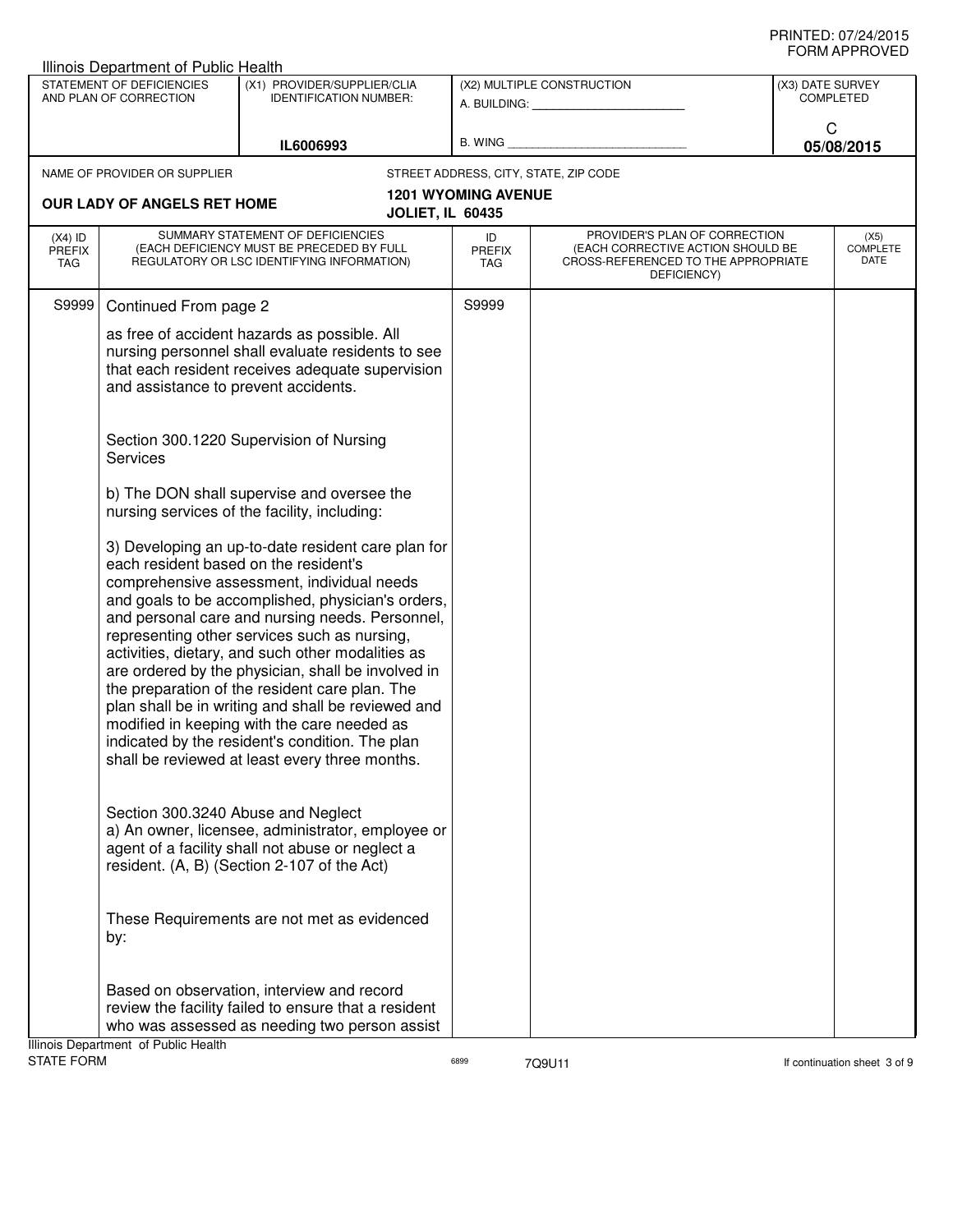|                                   | Illinois Department of Public Health                |                                                                                                                                                                                                                                                                                                                                                                                                                                                                                                                                                                                                                                                                                                                                                                                                                    |                                   |                                                                                                                          |                                      |                          |
|-----------------------------------|-----------------------------------------------------|--------------------------------------------------------------------------------------------------------------------------------------------------------------------------------------------------------------------------------------------------------------------------------------------------------------------------------------------------------------------------------------------------------------------------------------------------------------------------------------------------------------------------------------------------------------------------------------------------------------------------------------------------------------------------------------------------------------------------------------------------------------------------------------------------------------------|-----------------------------------|--------------------------------------------------------------------------------------------------------------------------|--------------------------------------|--------------------------|
|                                   | STATEMENT OF DEFICIENCIES<br>AND PLAN OF CORRECTION | (X1) PROVIDER/SUPPLIER/CLIA<br><b>IDENTIFICATION NUMBER:</b>                                                                                                                                                                                                                                                                                                                                                                                                                                                                                                                                                                                                                                                                                                                                                       |                                   | (X2) MULTIPLE CONSTRUCTION<br>A. BUILDING: A. BUILDING:                                                                  | (X3) DATE SURVEY<br><b>COMPLETED</b> |                          |
|                                   |                                                     | IL6006993                                                                                                                                                                                                                                                                                                                                                                                                                                                                                                                                                                                                                                                                                                                                                                                                          |                                   | B. WING <b>Example 2008</b>                                                                                              | C                                    | 05/08/2015               |
|                                   | NAME OF PROVIDER OR SUPPLIER                        |                                                                                                                                                                                                                                                                                                                                                                                                                                                                                                                                                                                                                                                                                                                                                                                                                    |                                   | STREET ADDRESS, CITY, STATE, ZIP CODE                                                                                    |                                      |                          |
|                                   | OUR LADY OF ANGELS RET HOME                         | <b>JOLIET, IL 60435</b>                                                                                                                                                                                                                                                                                                                                                                                                                                                                                                                                                                                                                                                                                                                                                                                            | <b>1201 WYOMING AVENUE</b>        |                                                                                                                          |                                      |                          |
| $(X4)$ ID<br><b>PREFIX</b><br>TAG |                                                     | SUMMARY STATEMENT OF DEFICIENCIES<br>(EACH DEFICIENCY MUST BE PRECEDED BY FULL<br>REGULATORY OR LSC IDENTIFYING INFORMATION)                                                                                                                                                                                                                                                                                                                                                                                                                                                                                                                                                                                                                                                                                       | ID<br><b>PREFIX</b><br><b>TAG</b> | PROVIDER'S PLAN OF CORRECTION<br>(EACH CORRECTIVE ACTION SHOULD BE<br>CROSS-REFERENCED TO THE APPROPRIATE<br>DEFICIENCY) |                                      | (X5)<br>COMPLETE<br>DATE |
| S9999                             | Continued From page 3                               |                                                                                                                                                                                                                                                                                                                                                                                                                                                                                                                                                                                                                                                                                                                                                                                                                    | S9999                             |                                                                                                                          |                                      |                          |
|                                   | falls with injury.<br>femur fractures.              | using a gait belt was assisted with transfers per<br>plan of care and per facility policy and procedure.<br>This applies to 1 of 3 residents (R1) reviewed for<br>This failure resulted in R1 sustaining bilateral                                                                                                                                                                                                                                                                                                                                                                                                                                                                                                                                                                                                 |                                   |                                                                                                                          |                                      |                          |
|                                   | The findings include:                               |                                                                                                                                                                                                                                                                                                                                                                                                                                                                                                                                                                                                                                                                                                                                                                                                                    |                                   |                                                                                                                          |                                      |                          |
|                                   | end stage Alzheimer 's.                             | R1 has multiple diagnoses which included<br>decreased functioning and altered mental status<br>based on the face sheet. R1's restorative<br>program care plan indicated that the resident has<br>diagnoses of arthritic pain in bilateral knees and<br>R1's quarterly MDS (Minimum Data Set) dated<br>2/23/15 shows that the resident has severely<br>impaired cognition and would require extensive<br>assistance x two or more with most ADL's<br>(Activities of Daily Living) including transfers. The<br>same MDS shows that R1 is non-ambulatory.<br>R1's incident/accident report dated 4/30/15 (7:30<br>AM) shows, "CNA (Certified Nursing Assistant)<br>reported resident, "lowered to floor" during<br>transfer from bed to wheel chair. CNA reported<br>resident "grabbing my shirt" as retrieving wheel |                                   |                                                                                                                          |                                      |                          |
|                                   |                                                     | chair. Resident off of bed - guided to floor."<br>In an interview held on 5/4/15 at 2:00 PM, E3<br>(CNA) stated that she was the assigned CNA who<br>took care of R1 on 4/30/15 during the 6:30 AM to<br>3:00 PM shift. Per E3, on 4/30/15 at around 7:30<br>AM she went inside R1's room to transfer the<br>resident from the bed to the wheel chair.<br>According to E3, R1's bed was on the lowest<br>position so, she raised it up for easy transfer. E3<br>stated that after elevating the bed, she assisted                                                                                                                                                                                                                                                                                                  |                                   |                                                                                                                          |                                      |                          |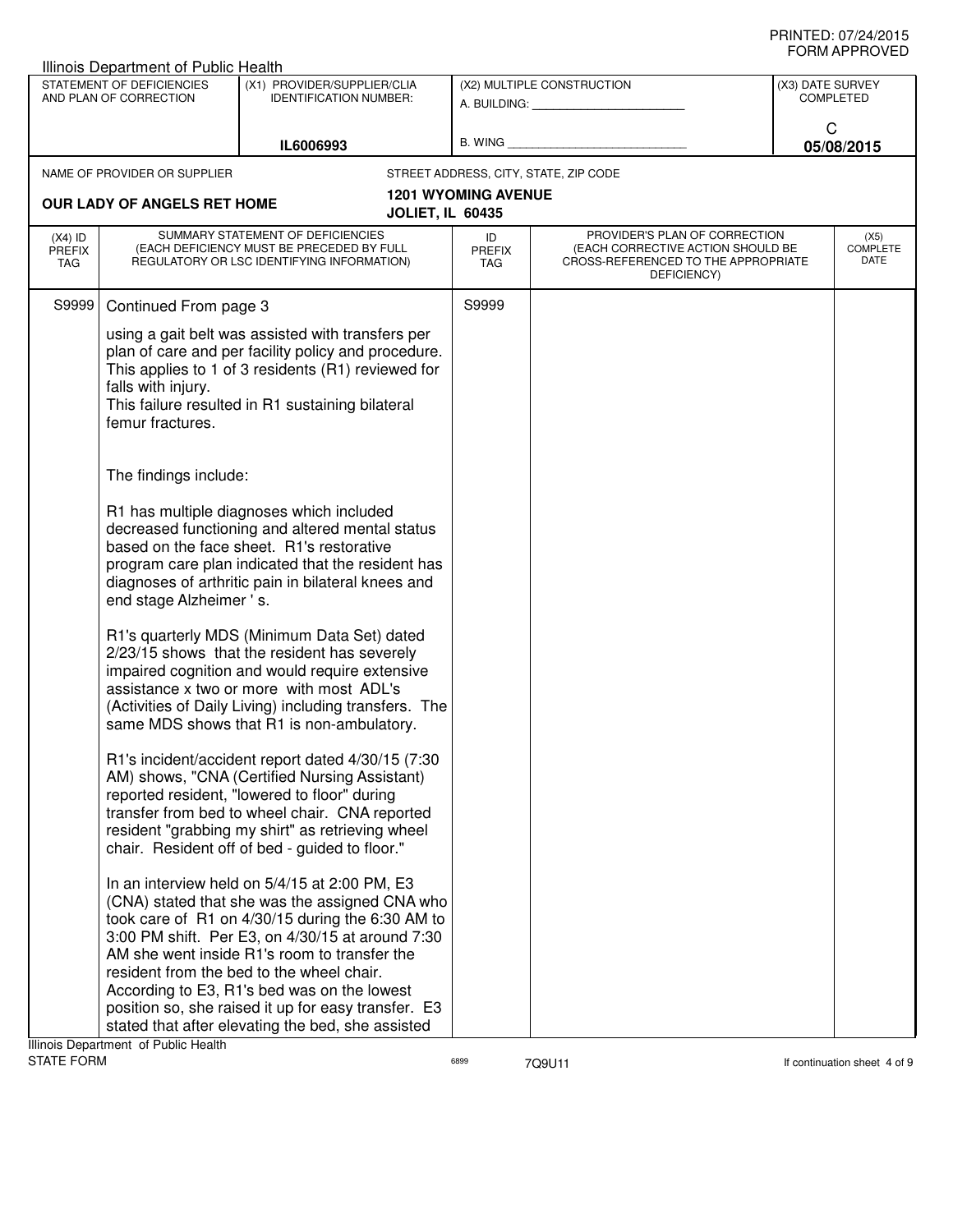|                     | Illinois Department of Public Health |                                                                                                        |                            |                                                                    |                  |                              |
|---------------------|--------------------------------------|--------------------------------------------------------------------------------------------------------|----------------------------|--------------------------------------------------------------------|------------------|------------------------------|
|                     | STATEMENT OF DEFICIENCIES            | (X1) PROVIDER/SUPPLIER/CLIA                                                                            |                            | (X2) MULTIPLE CONSTRUCTION                                         | (X3) DATE SURVEY |                              |
|                     | AND PLAN OF CORRECTION               | <b>IDENTIFICATION NUMBER:</b>                                                                          |                            | A. BUILDING: A. BUILDING:                                          |                  | <b>COMPLETED</b>             |
|                     |                                      |                                                                                                        |                            |                                                                    | C                |                              |
|                     |                                      | IL6006993                                                                                              | B. WING                    |                                                                    |                  | 05/08/2015                   |
|                     | NAME OF PROVIDER OR SUPPLIER         |                                                                                                        |                            | STREET ADDRESS, CITY, STATE, ZIP CODE                              |                  |                              |
|                     | <b>OUR LADY OF ANGELS RET HOME</b>   |                                                                                                        | <b>1201 WYOMING AVENUE</b> |                                                                    |                  |                              |
|                     |                                      | <b>JOLIET, IL 60435</b>                                                                                |                            |                                                                    |                  |                              |
| $(X4)$ ID<br>PREFIX |                                      | SUMMARY STATEMENT OF DEFICIENCIES<br>(EACH DEFICIENCY MUST BE PRECEDED BY FULL                         | ID<br><b>PREFIX</b>        | PROVIDER'S PLAN OF CORRECTION<br>(EACH CORRECTIVE ACTION SHOULD BE |                  | (X5)<br><b>COMPLETE</b>      |
| <b>TAG</b>          |                                      | REGULATORY OR LSC IDENTIFYING INFORMATION)                                                             | TAG                        | CROSS-REFERENCED TO THE APPROPRIATE<br>DEFICIENCY)                 |                  | DATE                         |
|                     |                                      |                                                                                                        |                            |                                                                    |                  |                              |
| S9999               | Continued From page 4                |                                                                                                        | S9999                      |                                                                    |                  |                              |
|                     |                                      | R1 to sit up on the edge of the bed. Per E3 while                                                      |                            |                                                                    |                  |                              |
|                     |                                      | assisting R1 into the sitting position, R1                                                             |                            |                                                                    |                  |                              |
|                     |                                      | verbalized, "Ow" while holding on to the side rail.                                                    |                            |                                                                    |                  |                              |
|                     |                                      | E3 stated that she did not apply a gait belt to R1                                                     |                            |                                                                    |                  |                              |
|                     |                                      | and that she intended to transfer R1 from the bed                                                      |                            |                                                                    |                  |                              |
|                     |                                      | to the wheel chair on her own. According to E3,<br>while R1 was sitting up on the edge of the bed,     |                            |                                                                    |                  |                              |
|                     |                                      | she (E3) turned around to get the wheel chair                                                          |                            |                                                                    |                  |                              |
|                     |                                      | which was at least 5 steps away from the bed, but                                                      |                            |                                                                    |                  |                              |
|                     |                                      | as soon as she started walking, R1 held on to the                                                      |                            |                                                                    |                  |                              |
|                     |                                      | back of her shirt. Per E3, she turned around and                                                       |                            |                                                                    |                  |                              |
|                     |                                      | saw R1 sitting halfway on the edge of the bed.                                                         |                            |                                                                    |                  |                              |
|                     |                                      | E3 stated, "since I don't have the muscle strength<br>to pull her on the bed, "I eased her down the    |                            |                                                                    |                  |                              |
|                     |                                      | floor." Per E3, R1 landed on the floor, sitting                                                        |                            |                                                                    |                  |                              |
|                     |                                      | more on her right buttock (sideways) with both left                                                    |                            |                                                                    |                  |                              |
|                     |                                      | and right legs bent backwards towards left side of                                                     |                            |                                                                    |                  |                              |
|                     |                                      | the body. E3 stated that R1 was almost sitting on                                                      |                            |                                                                    |                  |                              |
|                     |                                      | her legs while on the floor. E3 stated that she                                                        |                            |                                                                    |                  |                              |
|                     |                                      | called the two other CNA's (E4 and E5) to assist<br>in getting R1 off the floor but did not call E6    |                            |                                                                    |                  |                              |
|                     |                                      | (nurse) to assess R1's condition. According to                                                         |                            |                                                                    |                  |                              |
|                     |                                      | E3, E4 came and attempted to straighten R1's                                                           |                            |                                                                    |                  |                              |
|                     |                                      | legs (to move both legs forward) but resident was                                                      |                            |                                                                    |                  |                              |
|                     |                                      | resisting, touching her knees and saying, "Ow."                                                        |                            |                                                                    |                  |                              |
|                     |                                      | E4 continued to straighten R1's legs and was                                                           |                            |                                                                    |                  |                              |
|                     |                                      | eventually successful. Per E3, E4 and E5 held on                                                       |                            |                                                                    |                  |                              |
|                     |                                      | to R1's underarm (on each side), lifted R1 from<br>the floor and transferred the resident to the wheel |                            |                                                                    |                  |                              |
|                     |                                      | chair. E3 stated that E4 and E5 did not use a gait                                                     |                            |                                                                    |                  |                              |
|                     |                                      | belt or any lifting device to assist R1 off the floor.                                                 |                            |                                                                    |                  |                              |
|                     |                                      | When R1 was up in the wheel chair she wheeled                                                          |                            |                                                                    |                  |                              |
|                     |                                      | the resident to the dining room to eat but did not                                                     |                            |                                                                    |                  |                              |
|                     |                                      | inform E6 of the incident. Per E3, R1 was                                                              |                            |                                                                    |                  |                              |
|                     |                                      | transferred by the staff (does not know who) on                                                        |                            |                                                                    |                  |                              |
|                     | to the reclining chair.              | 4/30/15 at around 9:30 AM, from the wheel chair                                                        |                            |                                                                    |                  |                              |
|                     |                                      |                                                                                                        |                            |                                                                    |                  |                              |
|                     |                                      | In an interview held on 5/4/15 at 2:23 PM, E4                                                          |                            |                                                                    |                  |                              |
|                     |                                      | stated that on 4/30/15 between 7:35 and 7:40                                                           |                            |                                                                    |                  |                              |
|                     | Illinois Department of Public Health |                                                                                                        |                            |                                                                    |                  |                              |
| <b>STATE FORM</b>   |                                      |                                                                                                        | 6899                       | 7Q9U11                                                             |                  | If continuation sheet 5 of 9 |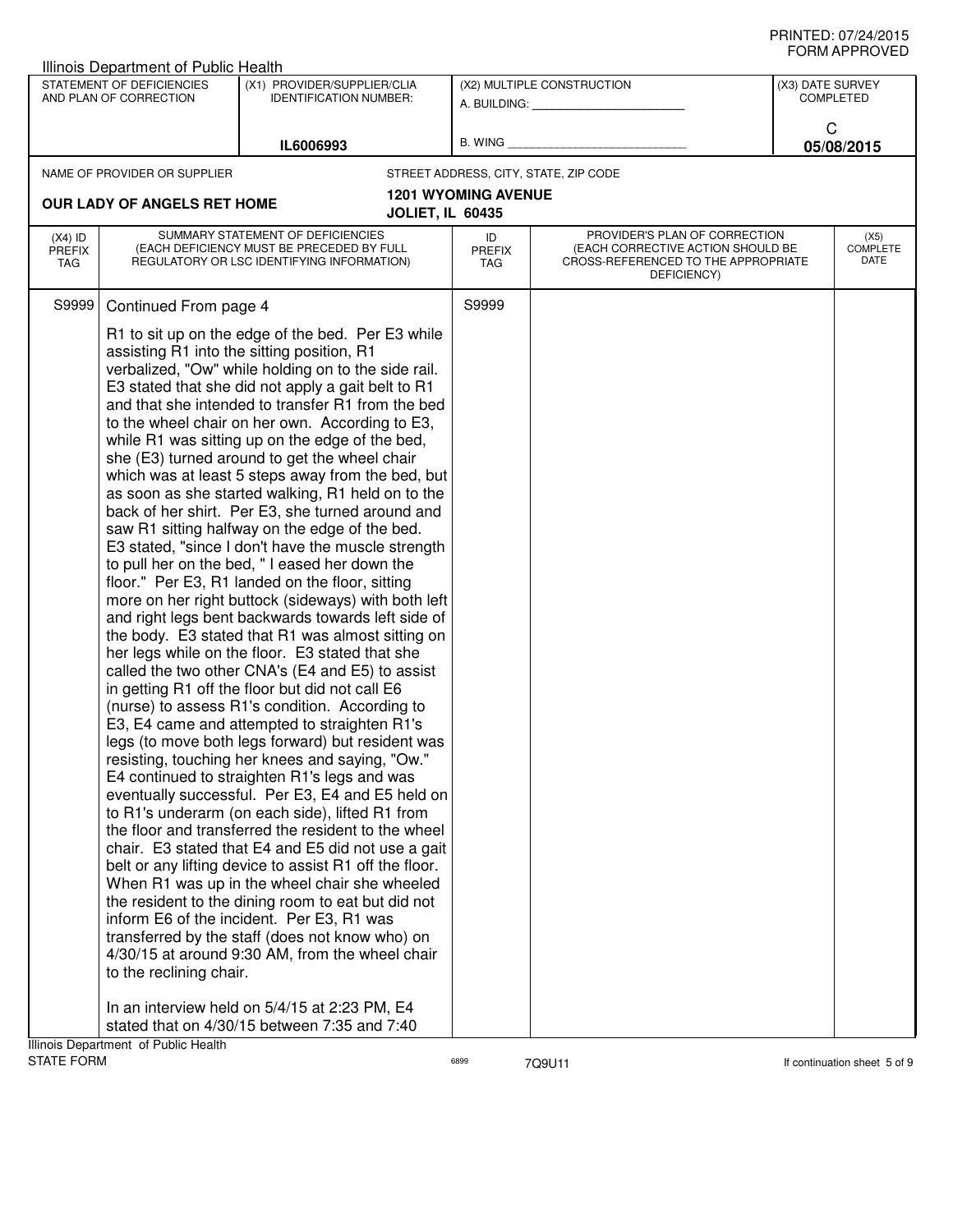| STATEMENT OF DEFICIENCIES<br>AND PLAN OF CORRECTION<br>NAME OF PROVIDER OR SUPPLIER | (X1) PROVIDER/SUPPLIER/CLIA<br><b>IDENTIFICATION NUMBER:</b><br>IL6006993                                                    |                                                                                                                                                                                                                                                                                                                                                                                                                                                                                                                                                                                                                                                                                                                                                                                                                                                                                                                                                                                                                                                                                                                                                                                                                                                                                                                                                                                                                                                                                                                                                                                                                                                                                                                                                                                                                                                                                               | (X2) MULTIPLE CONSTRUCTION                                                                                                                                      | <b>COMPLETED</b>                |  |
|-------------------------------------------------------------------------------------|------------------------------------------------------------------------------------------------------------------------------|-----------------------------------------------------------------------------------------------------------------------------------------------------------------------------------------------------------------------------------------------------------------------------------------------------------------------------------------------------------------------------------------------------------------------------------------------------------------------------------------------------------------------------------------------------------------------------------------------------------------------------------------------------------------------------------------------------------------------------------------------------------------------------------------------------------------------------------------------------------------------------------------------------------------------------------------------------------------------------------------------------------------------------------------------------------------------------------------------------------------------------------------------------------------------------------------------------------------------------------------------------------------------------------------------------------------------------------------------------------------------------------------------------------------------------------------------------------------------------------------------------------------------------------------------------------------------------------------------------------------------------------------------------------------------------------------------------------------------------------------------------------------------------------------------------------------------------------------------------------------------------------------------|-----------------------------------------------------------------------------------------------------------------------------------------------------------------|---------------------------------|--|
|                                                                                     |                                                                                                                              |                                                                                                                                                                                                                                                                                                                                                                                                                                                                                                                                                                                                                                                                                                                                                                                                                                                                                                                                                                                                                                                                                                                                                                                                                                                                                                                                                                                                                                                                                                                                                                                                                                                                                                                                                                                                                                                                                               |                                                                                                                                                                 | (X3) DATE SURVEY                |  |
|                                                                                     |                                                                                                                              |                                                                                                                                                                                                                                                                                                                                                                                                                                                                                                                                                                                                                                                                                                                                                                                                                                                                                                                                                                                                                                                                                                                                                                                                                                                                                                                                                                                                                                                                                                                                                                                                                                                                                                                                                                                                                                                                                               | B. WING <b>Example 2008</b>                                                                                                                                     | C<br>05/08/2015                 |  |
|                                                                                     |                                                                                                                              | STREET ADDRESS, CITY, STATE, ZIP CODE                                                                                                                                                                                                                                                                                                                                                                                                                                                                                                                                                                                                                                                                                                                                                                                                                                                                                                                                                                                                                                                                                                                                                                                                                                                                                                                                                                                                                                                                                                                                                                                                                                                                                                                                                                                                                                                         |                                                                                                                                                                 |                                 |  |
|                                                                                     |                                                                                                                              | <b>1201 WYOMING AVENUE</b>                                                                                                                                                                                                                                                                                                                                                                                                                                                                                                                                                                                                                                                                                                                                                                                                                                                                                                                                                                                                                                                                                                                                                                                                                                                                                                                                                                                                                                                                                                                                                                                                                                                                                                                                                                                                                                                                    |                                                                                                                                                                 |                                 |  |
| OUR LADY OF ANGELS RET HOME                                                         | <b>JOLIET, IL 60435</b>                                                                                                      |                                                                                                                                                                                                                                                                                                                                                                                                                                                                                                                                                                                                                                                                                                                                                                                                                                                                                                                                                                                                                                                                                                                                                                                                                                                                                                                                                                                                                                                                                                                                                                                                                                                                                                                                                                                                                                                                                               |                                                                                                                                                                 |                                 |  |
|                                                                                     | SUMMARY STATEMENT OF DEFICIENCIES<br>(EACH DEFICIENCY MUST BE PRECEDED BY FULL<br>REGULATORY OR LSC IDENTIFYING INFORMATION) | ID<br><b>PREFIX</b><br>TAG                                                                                                                                                                                                                                                                                                                                                                                                                                                                                                                                                                                                                                                                                                                                                                                                                                                                                                                                                                                                                                                                                                                                                                                                                                                                                                                                                                                                                                                                                                                                                                                                                                                                                                                                                                                                                                                                    | PROVIDER'S PLAN OF CORRECTION<br>(EACH CORRECTIVE ACTION SHOULD BE<br>CROSS-REFERENCED TO THE APPROPRIATE<br>DEFICIENCY)                                        | (X5)<br><b>COMPLETE</b><br>DATE |  |
|                                                                                     |                                                                                                                              | S9999                                                                                                                                                                                                                                                                                                                                                                                                                                                                                                                                                                                                                                                                                                                                                                                                                                                                                                                                                                                                                                                                                                                                                                                                                                                                                                                                                                                                                                                                                                                                                                                                                                                                                                                                                                                                                                                                                         |                                                                                                                                                                 |                                 |  |
|                                                                                     |                                                                                                                              |                                                                                                                                                                                                                                                                                                                                                                                                                                                                                                                                                                                                                                                                                                                                                                                                                                                                                                                                                                                                                                                                                                                                                                                                                                                                                                                                                                                                                                                                                                                                                                                                                                                                                                                                                                                                                                                                                               |                                                                                                                                                                 |                                 |  |
|                                                                                     |                                                                                                                              |                                                                                                                                                                                                                                                                                                                                                                                                                                                                                                                                                                                                                                                                                                                                                                                                                                                                                                                                                                                                                                                                                                                                                                                                                                                                                                                                                                                                                                                                                                                                                                                                                                                                                                                                                                                                                                                                                               |                                                                                                                                                                 |                                 |  |
|                                                                                     | Illinois Department of Public Health                                                                                         | Continued From page 5<br>AM, E3 came to get her from another resident's<br>room, to assist in picking up R1 from the floor.<br>Per E4 she immediately went to R1's room and<br>saw the resident sitting on the floor with both<br>lower extremities under her buttocks, "resident<br>was sitting on them." E4 stated that she asked<br>E3 what happened and E3 informed her that R1<br>slid off the bed and that she (E3) guided the<br>resident to the floor. Per E4 she also asked E3 if<br>the nurse was informed of the incident and the<br>condition of R1 to which E3 responded, "yes."<br>According to E4, E3 told her that the nurse said it<br>is okay to get R1 off the floor since the resident<br>did not fall. E4 then stated that she and E5<br>then transferred R1 to the wheel chair by holding<br>under her arms (each side) and holding on to<br>R1's pants (waist area) since the resident does<br>not have a gait belt in place.<br>In an interview held on 5/4/15 at 2:43 PM, E5<br>stated that on 4/30/15 at around 7:30 AM, E3<br>came to get her from another resident's room, to<br>assist in picking up R1 from the floor. Per E6 she<br>immediately went to R1's room and saw the<br>resident on the floor leaning towards her left side<br>with both legs bent back. E5 stated that R1 did<br>not verbalized pain but appeared to be grimacing<br>in pain. Per E5, she and E4 picked up R1 off the<br>floor by putting one arm (on each side) under<br>resident's armpits. E5 stated that during the<br>to the wheel chair, the resident had facial<br>expression of pain (grimacing). Per E5, no gait<br>belt was used during the transfer. E5 stated that<br>she asked E3 if the nurse was notified that R1 is<br>on the floor. Per E5, E3 responded, "no"<br>because R1 did not fall. According to E5, E3<br>stated that, "resident slipped off the bed to the | started repositioning R1 to straighten the legs and<br>R1's thigh area and one arm under (on each side)<br>manual lifting and transferring of R1 from the floor |                                 |  |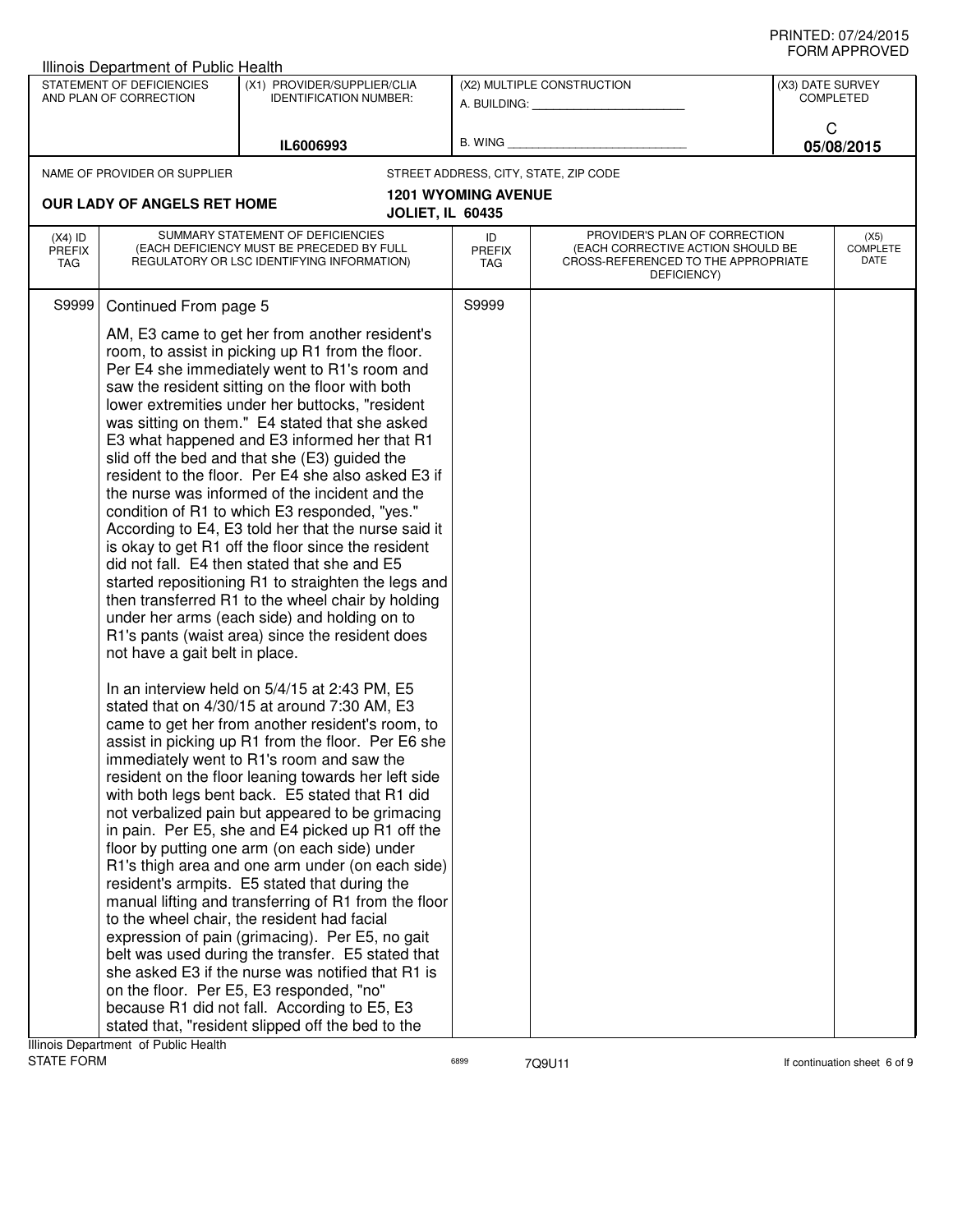|                                   | Illinois Department of Public Health                |                                                                                                                                                                                                                                                                                                                                                                                                                                                                                                                                                                                                                                                                                                                                                                                                                                                                                                                                                                                                                                                                                                                                                                                                                                                                                                                                                                                                                                                                                                                                                                                                                                                                                                                                                                                                                                                                                                                                                                               |                            |                                                                                                                          |                                      | ◡੶┉灬 ─                          |
|-----------------------------------|-----------------------------------------------------|-------------------------------------------------------------------------------------------------------------------------------------------------------------------------------------------------------------------------------------------------------------------------------------------------------------------------------------------------------------------------------------------------------------------------------------------------------------------------------------------------------------------------------------------------------------------------------------------------------------------------------------------------------------------------------------------------------------------------------------------------------------------------------------------------------------------------------------------------------------------------------------------------------------------------------------------------------------------------------------------------------------------------------------------------------------------------------------------------------------------------------------------------------------------------------------------------------------------------------------------------------------------------------------------------------------------------------------------------------------------------------------------------------------------------------------------------------------------------------------------------------------------------------------------------------------------------------------------------------------------------------------------------------------------------------------------------------------------------------------------------------------------------------------------------------------------------------------------------------------------------------------------------------------------------------------------------------------------------------|----------------------------|--------------------------------------------------------------------------------------------------------------------------|--------------------------------------|---------------------------------|
|                                   | STATEMENT OF DEFICIENCIES<br>AND PLAN OF CORRECTION | (X1) PROVIDER/SUPPLIER/CLIA<br><b>IDENTIFICATION NUMBER:</b>                                                                                                                                                                                                                                                                                                                                                                                                                                                                                                                                                                                                                                                                                                                                                                                                                                                                                                                                                                                                                                                                                                                                                                                                                                                                                                                                                                                                                                                                                                                                                                                                                                                                                                                                                                                                                                                                                                                  |                            | (X2) MULTIPLE CONSTRUCTION<br>A. BUILDING: A. BUILDING:                                                                  | (X3) DATE SURVEY<br><b>COMPLETED</b> |                                 |
|                                   |                                                     | IL6006993                                                                                                                                                                                                                                                                                                                                                                                                                                                                                                                                                                                                                                                                                                                                                                                                                                                                                                                                                                                                                                                                                                                                                                                                                                                                                                                                                                                                                                                                                                                                                                                                                                                                                                                                                                                                                                                                                                                                                                     |                            | B. WING <b>Example 20</b>                                                                                                | C                                    | 05/08/2015                      |
|                                   | NAME OF PROVIDER OR SUPPLIER                        |                                                                                                                                                                                                                                                                                                                                                                                                                                                                                                                                                                                                                                                                                                                                                                                                                                                                                                                                                                                                                                                                                                                                                                                                                                                                                                                                                                                                                                                                                                                                                                                                                                                                                                                                                                                                                                                                                                                                                                               |                            | STREET ADDRESS, CITY, STATE, ZIP CODE                                                                                    |                                      |                                 |
|                                   |                                                     |                                                                                                                                                                                                                                                                                                                                                                                                                                                                                                                                                                                                                                                                                                                                                                                                                                                                                                                                                                                                                                                                                                                                                                                                                                                                                                                                                                                                                                                                                                                                                                                                                                                                                                                                                                                                                                                                                                                                                                               | <b>1201 WYOMING AVENUE</b> |                                                                                                                          |                                      |                                 |
|                                   | OUR LADY OF ANGELS RET HOME                         | <b>JOLIET, IL 60435</b>                                                                                                                                                                                                                                                                                                                                                                                                                                                                                                                                                                                                                                                                                                                                                                                                                                                                                                                                                                                                                                                                                                                                                                                                                                                                                                                                                                                                                                                                                                                                                                                                                                                                                                                                                                                                                                                                                                                                                       |                            |                                                                                                                          |                                      |                                 |
| $(X4)$ ID<br><b>PREFIX</b><br>TAG |                                                     | SUMMARY STATEMENT OF DEFICIENCIES<br>(EACH DEFICIENCY MUST BE PRECEDED BY FULL<br>REGULATORY OR LSC IDENTIFYING INFORMATION)                                                                                                                                                                                                                                                                                                                                                                                                                                                                                                                                                                                                                                                                                                                                                                                                                                                                                                                                                                                                                                                                                                                                                                                                                                                                                                                                                                                                                                                                                                                                                                                                                                                                                                                                                                                                                                                  | ID<br><b>PREFIX</b><br>TAG | PROVIDER'S PLAN OF CORRECTION<br>(EACH CORRECTIVE ACTION SHOULD BE<br>CROSS-REFERENCED TO THE APPROPRIATE<br>DEFICIENCY) |                                      | (X5)<br><b>COMPLETE</b><br>DATE |
| S9999                             | Continued From page 6                               |                                                                                                                                                                                                                                                                                                                                                                                                                                                                                                                                                                                                                                                                                                                                                                                                                                                                                                                                                                                                                                                                                                                                                                                                                                                                                                                                                                                                                                                                                                                                                                                                                                                                                                                                                                                                                                                                                                                                                                               | S9999                      |                                                                                                                          |                                      |                                 |
|                                   | to make sure it is safe to move her."               | floor." E5 stated that, I know we should have told<br>the nurse first, but the way the resident was<br>sitting on her legs, resident needed to be assisted<br>to the wheel chair right way and at that time the<br>nurse is passing meds, so she might not come<br>right away & resident needs to be assisted."<br>In an interview held on 5/4/15 at 3:10 AM, E6<br>stated that she was the nurse assigned to R1 on<br>4/30/15 during the 6:30 AM through 3:00 PM<br>shift. Per E6 on 4/30/15 at around 10:30 AM, she<br>was informed by E3 that R1 was lowered to the<br>floor during transfer from bed to wheel chair at<br>around 7:30 that morning. E6 stated that per E3<br>she lowered R1 to the floor during transfer from<br>bed to wheel chair because the resident was<br>grabbing her shirt as she (E3) was getting the<br>wheel chair. Per E6, E3 also told her that E4 and<br>E5 helped to get R1 off the floor. According to E6<br>she was not notified by the staff (E3, E4 or E5)<br>about R1 being on the floor. Per E6, she<br>assessed R1 between 10:30 and 11:00 AM (after<br>E3 reported the incident). R1 was saying, "Ow,<br>Ow" when her right knee and leg was touched.<br>According to E6, R1 had chronic bilateral knee<br>pain and receives narcotic pain medications three<br>times a day and pain patch on the left knee every<br>morning and off before bed time. Per E6, R1<br>cannot verbalize pain due to her advanced<br>Dementia. Per E6, R1 did not have any bruising,<br>no rotation and no shortening of the extremities<br>when assessed. The NP (nurse practitioner) was<br>notified of the incident and no order was given at<br>that time. According to E6 she left the unit at<br>around 3:00 PM on 4/30/15 and endorsed the<br>incident to the next shift. E6 further stated,<br>CNA's are expected to report any incident, so<br>resident could be assessed - in this case,<br>resident needs to be assessed while on the floor |                            |                                                                                                                          |                                      |                                 |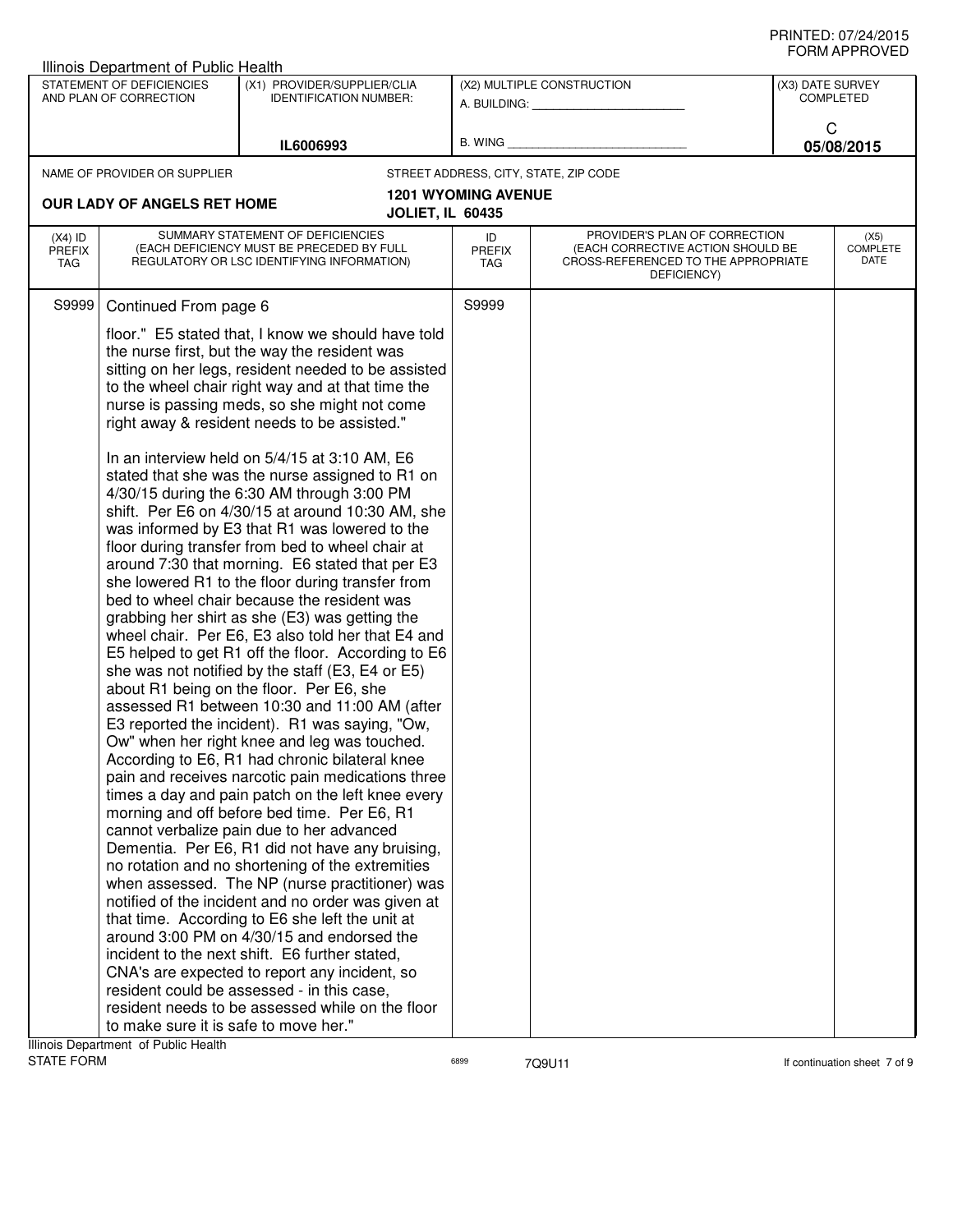|                                   | Illinois Department of Public Health                                                                                   |                                                                                                                                                                                                                                                                                                                                                                                                                                                                                                                                                                                                                                                                                                                                                                                                                                                                                                                                                                                                                                                                                                                                                                                                                                                                                                                                                                                 |                                   |                                                                                                                          |                                      | <b>JI UVI AI I I IV V L D</b>   |
|-----------------------------------|------------------------------------------------------------------------------------------------------------------------|---------------------------------------------------------------------------------------------------------------------------------------------------------------------------------------------------------------------------------------------------------------------------------------------------------------------------------------------------------------------------------------------------------------------------------------------------------------------------------------------------------------------------------------------------------------------------------------------------------------------------------------------------------------------------------------------------------------------------------------------------------------------------------------------------------------------------------------------------------------------------------------------------------------------------------------------------------------------------------------------------------------------------------------------------------------------------------------------------------------------------------------------------------------------------------------------------------------------------------------------------------------------------------------------------------------------------------------------------------------------------------|-----------------------------------|--------------------------------------------------------------------------------------------------------------------------|--------------------------------------|---------------------------------|
|                                   | STATEMENT OF DEFICIENCIES<br>AND PLAN OF CORRECTION                                                                    | (X1) PROVIDER/SUPPLIER/CLIA<br><b>IDENTIFICATION NUMBER:</b>                                                                                                                                                                                                                                                                                                                                                                                                                                                                                                                                                                                                                                                                                                                                                                                                                                                                                                                                                                                                                                                                                                                                                                                                                                                                                                                    |                                   | (X2) MULTIPLE CONSTRUCTION<br>A. BUILDING: A. BUILDING:                                                                  | (X3) DATE SURVEY<br><b>COMPLETED</b> |                                 |
|                                   |                                                                                                                        | IL6006993                                                                                                                                                                                                                                                                                                                                                                                                                                                                                                                                                                                                                                                                                                                                                                                                                                                                                                                                                                                                                                                                                                                                                                                                                                                                                                                                                                       |                                   | B. WING <b>Example 20</b>                                                                                                | C                                    | 05/08/2015                      |
|                                   | NAME OF PROVIDER OR SUPPLIER                                                                                           |                                                                                                                                                                                                                                                                                                                                                                                                                                                                                                                                                                                                                                                                                                                                                                                                                                                                                                                                                                                                                                                                                                                                                                                                                                                                                                                                                                                 |                                   | STREET ADDRESS, CITY, STATE, ZIP CODE                                                                                    |                                      |                                 |
|                                   | OUR LADY OF ANGELS RET HOME                                                                                            | <b>JOLIET, IL 60435</b>                                                                                                                                                                                                                                                                                                                                                                                                                                                                                                                                                                                                                                                                                                                                                                                                                                                                                                                                                                                                                                                                                                                                                                                                                                                                                                                                                         | <b>1201 WYOMING AVENUE</b>        |                                                                                                                          |                                      |                                 |
| $(X4)$ ID<br><b>PREFIX</b><br>TAG |                                                                                                                        | SUMMARY STATEMENT OF DEFICIENCIES<br>(EACH DEFICIENCY MUST BE PRECEDED BY FULL<br>REGULATORY OR LSC IDENTIFYING INFORMATION)                                                                                                                                                                                                                                                                                                                                                                                                                                                                                                                                                                                                                                                                                                                                                                                                                                                                                                                                                                                                                                                                                                                                                                                                                                                    | ID<br><b>PREFIX</b><br><b>TAG</b> | PROVIDER'S PLAN OF CORRECTION<br>(EACH CORRECTIVE ACTION SHOULD BE<br>CROSS-REFERENCED TO THE APPROPRIATE<br>DEFICIENCY) |                                      | (X5)<br><b>COMPLETE</b><br>DATE |
| S9999                             | Continued From page 7                                                                                                  |                                                                                                                                                                                                                                                                                                                                                                                                                                                                                                                                                                                                                                                                                                                                                                                                                                                                                                                                                                                                                                                                                                                                                                                                                                                                                                                                                                                 | S9999                             |                                                                                                                          |                                      |                                 |
|                                   | injuries.<br>shaft fracture and an acute displaced<br>out for evaluation and treatment.<br>bilateral femur fractures." | R1's computerized nursing notes dated 4/30/15<br>(8:52 PM) showed that the resident is on fall<br>follow up. The nursing notes indicated that R1<br>was guarded during ADL's with CNA and would<br>not put weight on either foot during transfers.<br>The same nursing notes documented that R1 had<br>decreased appetite for dinner and was less verbal<br>than per her routine baseline. R1's physician was<br>notified and ordered for bilateral knee and hip<br>x-rays to be done on 5/1/15 to rule out any acute<br>Review of the X-ray done at the facility on 5/1/15<br>showed an acute displaced distal right femur<br>comminuted distal left femur shaft fracture. R1's<br>physician was notified and the resident was sent<br>Review of the hospital X-ray results showed that<br>there is an oblique fracture of the right distal<br>femur shaft. The left femur demonstrates an<br>incompletely characterized acute distal left femur<br>fracture. There is likely an acute, poorly<br>visualized left superior pubic bone fracture.<br>Review of the hospital history and physical dated<br>5/2/15 made by Z1 (primary physician) shows,<br>"The patient has had multiple falls, but the last fall<br>led to significant pain in both hips and difficulty<br>with transfers and elevated pain with transfers.<br>X-ray was ordered to bilateral hips, which showed |                                   |                                                                                                                          |                                      |                                 |
|                                   | femur, just by standing, there was an<br>Illinois Department, of Public Health                                         | In an interview held on 5/8/15 at 1:07 PM, Z1<br>stated that the cause of R1's fracture was most<br>likely a fall. Per Z1, "you could not fracture both<br>impact/trauma that caused the fracture." Z1<br>further stated that he expects the staff to follow<br>R1 's plan of care to ensure safety of the                                                                                                                                                                                                                                                                                                                                                                                                                                                                                                                                                                                                                                                                                                                                                                                                                                                                                                                                                                                                                                                                      |                                   |                                                                                                                          |                                      |                                 |